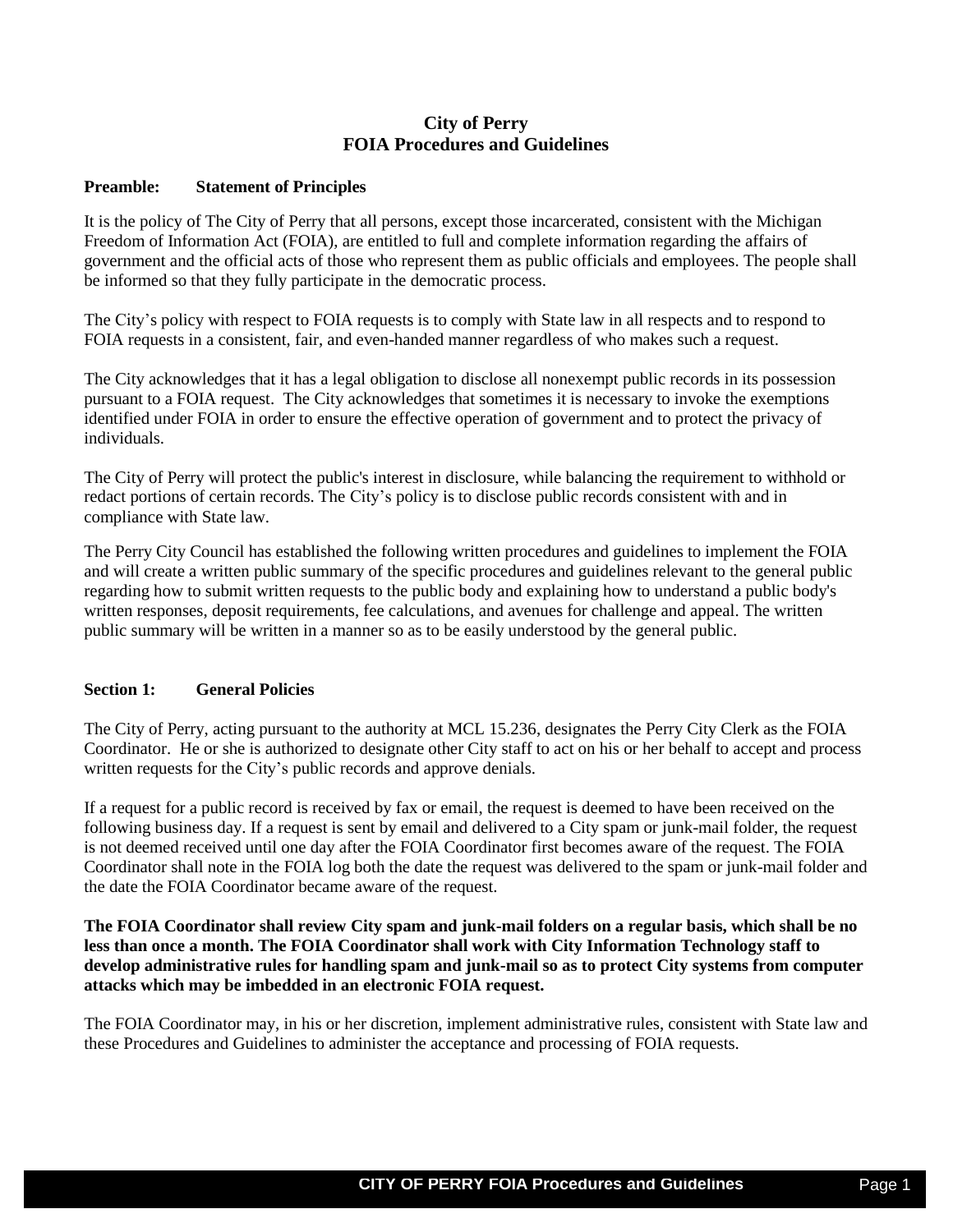The City is not obligated to create a new public record or make a compilation or summary of information which does not already exist. Neither the FOIA Coordinator nor other City staff are obligated to provide answers to questions contained in requests for public records or regarding the content of the records themselves. The FOIA Coordinator shall keep a copy of all written requests for public records received by the City on file for a period of at least one year.

The City will make this Procedures and Guidelines document and the Written Public Summary publicly available without charge. If it does not, the City cannot require deposits or charge fees otherwise permitted under the FOIA until it is in compliance.

A copy of this Procedures and Guidelines document and the City's Written Public Summary must be publicly available by providing free copies both in the City's response to a written request and upon request by visitors at the City Hall.

## **Section 2: Requesting a Public Record**

No specific form to submit a request for a public record is required. However the FOIA Coordinator may make available a FOIA Request Form for use by the public.

Requests to inspect or obtain copies of public records prepared, owned, used, possessed or retained by the City may be submitted on the City FOIA Request Form or in any other form of writing (letter, fax, email, etc.).

If a person makes a verbal, non-written request for information believed to be available on the City website, where practicable and to the best ability of the employee receiving the request, the person shall be informed of the pertinent website address.

A request must sufficiently describe a public record so as to enable City personnel to identify and find the requested public record.

Written requests for public records may be submitted in person or by mail to any City office. Requests may also be submitted electronically by fax and email. Upon their receipt, requests for public records shall be promptly forwarded to the FOIA Coordinator for processing.

A person may request that public records be provided on non-paper physical media, emailed or other otherwise provided to him or her in digital form in lieu of paper copies. The City will comply with the request only if it possesses the necessary technological capability to provide records in the requested non-paper physical media format.

A person may subscribe to future issues of public records that are created, issued or disseminated by The City of Perry on a regular basis. A subscription is valid for up to 6 months and may be renewed by the subscriber.

A person serving a sentence of imprisonment in a local, state or federal correctional facility is not entitled to submit a request for a public record. The FOIA Coordinator will deny all such requests.

## **Section 3: Processing a Request**

Unless otherwise agreed to in writing by the person making the request, the City will issue a response within 5 business days of receipt of a FOIA request. If a request is received by fax, email or other electronic transmission, the request is deemed to have been received on the following business day.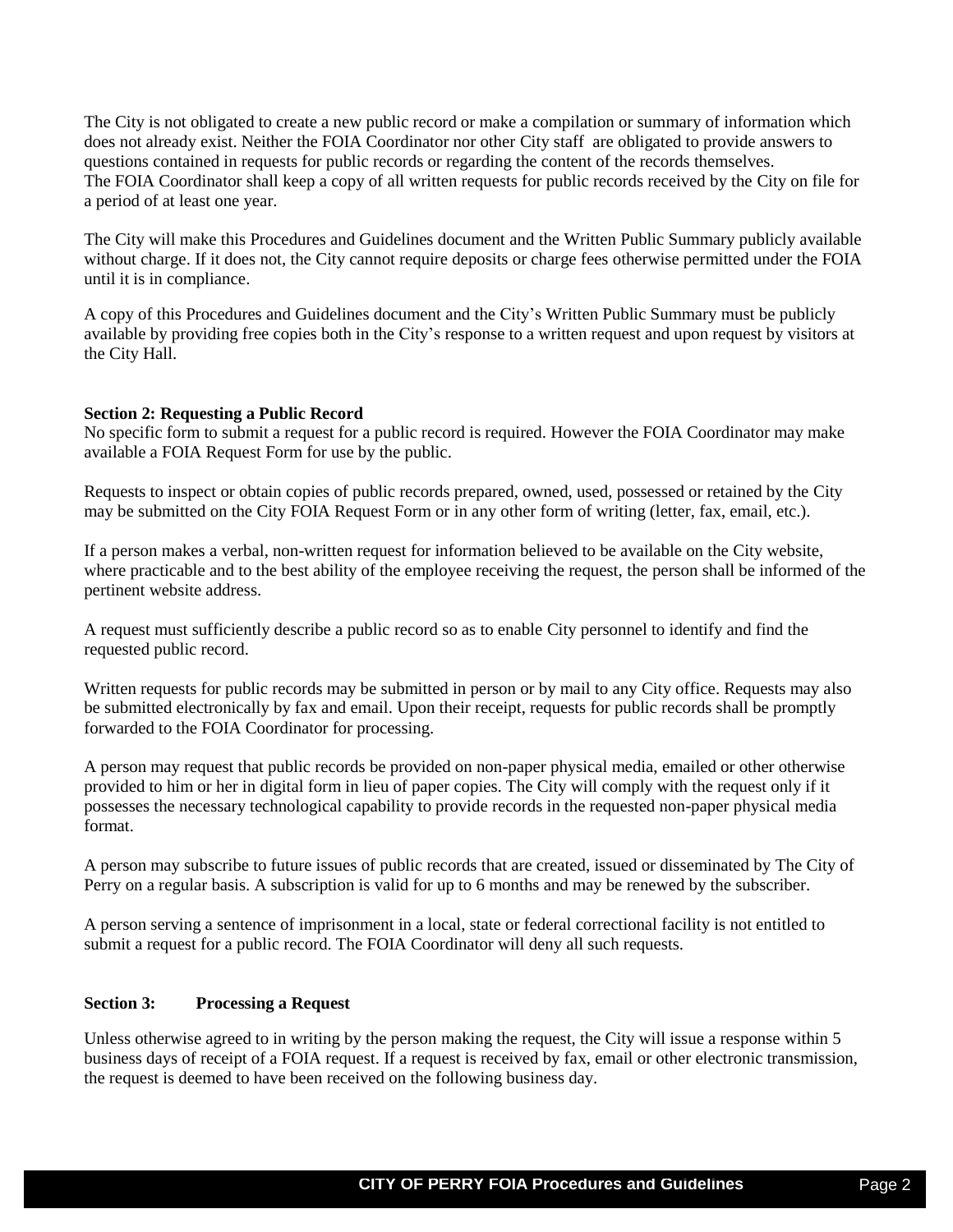The City will respond to a request in one of the following ways:

- Grant the request.
- Issue a written notice denying the request.
- Grant the request in part and issue a written notice denying in part the request.
- Issue a notice indicating that due to the nature of the request the City needs an additional 10 business days to respond for a total of no more than 15 business days. Only one such extension is permitted.
- Issue a written notice indicating that the public record requested is available at no charge on the City website.

## *When a request is granted:*

If the request is granted, or granted in part, the FOIA Coordinator will require that payment be made in full for the allowable fees associated with responding to the request before the public record is made available.

The FOIA Coordinator shall provide a detailed itemization of the allowable costs incurred to process the request to the person making the request.

A copy of these Procedures and Guidelines and the Written Public Summary will be provided to the requestor free of charge with the response to a written request for public records.

If the cost of processing a FOIA request is \$50 or less, the requester will be notified of the amount due and where the documents can be obtained.

If the cost of processing a FOIA request is expected to exceed \$50 based on a good-faith calculation, or if the requestor has not paid in full for a previously granted request, the City will require a good-faith deposit pursuant to Section 4 of this policy before processing the request.

In making the request for a good-faith deposit the FOIA Coordinator shall provide the requestor with a detailed itemization of the allowable costs estimated to be incurred by the City to process the request and also provide a best efforts estimate of a time frame it will take the City to provide the records to the requestor. The best efforts estimate shall be nonbinding on the City, but will be made in good faith and will strive to be reasonably accurate, given the nature of the request in the particular instance, so as to provide the requested records in a manner based on the public policy expressed by Section 1 of the FOIA.

## *When a request is denied or denied in part:*

If the request is denied or denied in part, the FOIA Coordinator will issue a Notice of Denial which shall provide in the applicable circumstance:

- An explanation as to why a requested public record is exempt from disclosure; or
- A certificate that the requested record does not exist under the name or description provided by the requestor, or another name reasonably known by the City or
- An explanation or description of the public record or information within a public record that is separated or deleted from the public record; and
- An explanation of the person's right to submit an appeal of the denial to either the Mayor or seek judicial review in the Shiawassee County Circuit Court;
- An explanation of the right to receive attorneys' fees, costs, and disbursements as well actual or compensatory damages, and punitive damages of \$1,000, should they prevail in Circuit Court.
- The Notice of Denial shall be signed by the FOIA Coordinator or City Attorney.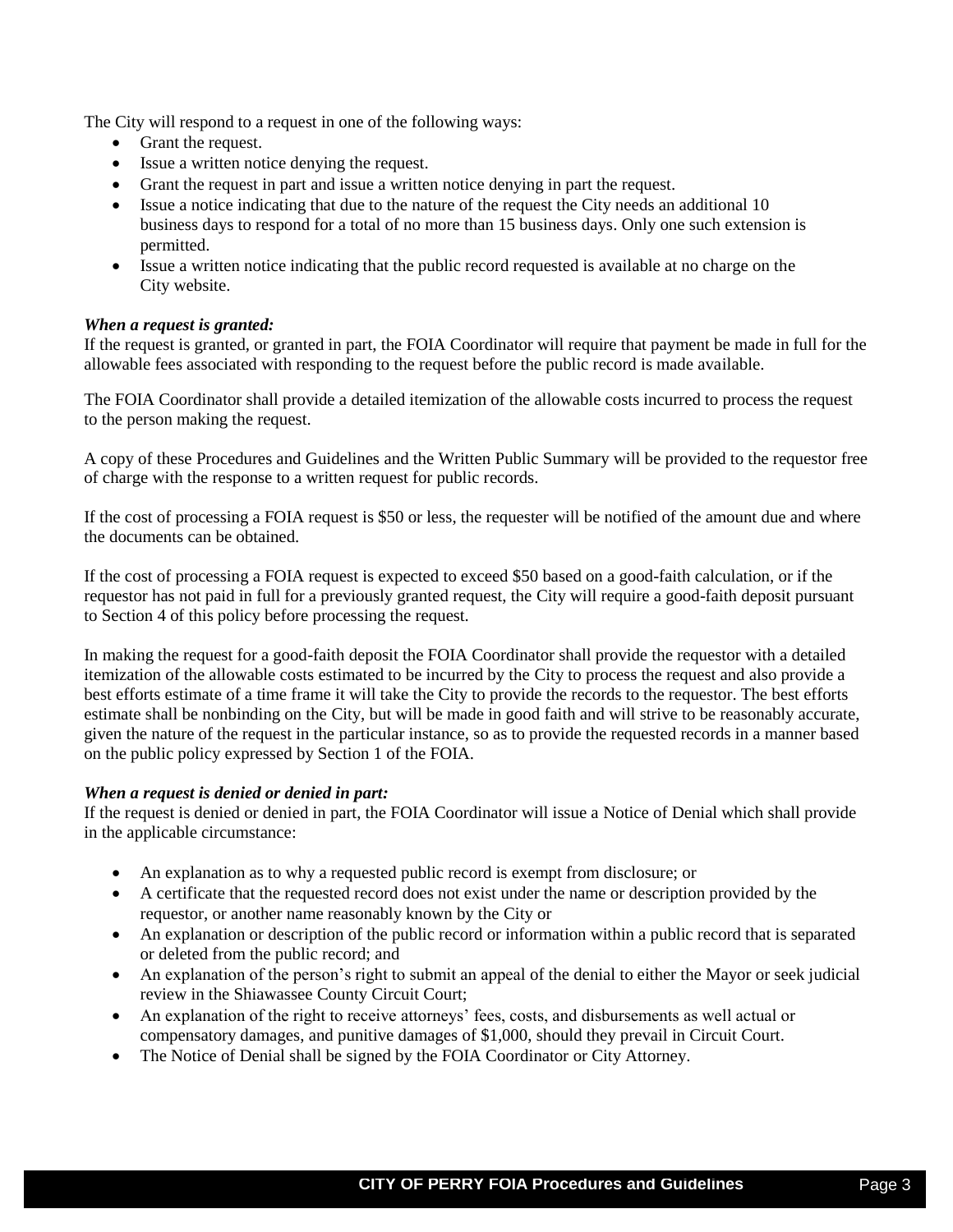If a request does not sufficiently describe a public record, the FOIA Coordinator may, in lieu of issuing a Notice of Denial indicating that the request is deficient, seek clarification or amendment of the request by the person making the request. Any clarification or amendment will be considered a new request subject to the timelines described in this Section.

#### *Requests to inspect public records:*

The City shall provide reasonable facilities and opportunities for persons to examine and inspect public records during normal business hours. The FOIA Coordinator is authorized to promulgate rules regulating the manner in which records may be viewed so as to protect City records from loss, alteration, mutilation or destruction and to prevent excessive interference with normal City operations.

#### *Requests for certified copies:*

The FOIA Coordinator shall, upon written request, furnish a certified copy of a public record at no additional cost to the person requesting the public record.

#### **Section 4: Fee Deposits**

If the fee estimate is expected to exceed \$50.00 based on a good-faith calculation, the requestor will be asked to provide a deposit not exceeding one-half of the total estimated fee. The deposit must be received by the City within 48 days of the dated notice. If the deposit is not received, by said date, the request shall be considered abandoned and the City is no longer required to fulfill the request.

If a request for public records is from a person who has not paid the City in full for copies of public records made in fulfillment of a previously granted written request, the FOIA Coordinator will require a deposit of 100% of the estimated processing fee before beginning to search for a public record for any subsequent written request by that person when all of the following conditions exist:

- The final fee for the prior written request is not more than 105% of the estimated fee;
- The public records made available contained the information sought in the prior written request and remain in the City's possession;
- The public records were made available to the individual, subject to payment, within the time frame estimated by the City to provide the records;
- Ninety (90) days have passed since the FOIA Coordinator notified the individual in writing that the public records were available for pickup or mailing;
- The individual is unable to show proof of prior payment to the City and
- The FOIA Coordinator has calculated a detailed itemization that is the basis for the current written request's increased estimated fee deposit.

The FOIA Coordinator will not require an increased estimated fee deposit if any of the following apply:

- The person making the request is able to show proof of prior payment in full to the City;
- The City is subsequently paid in full for the applicable prior written request; or
- Three hundred sixty five (365) days have passed since the person made the request for which full payment was not remitted to the City.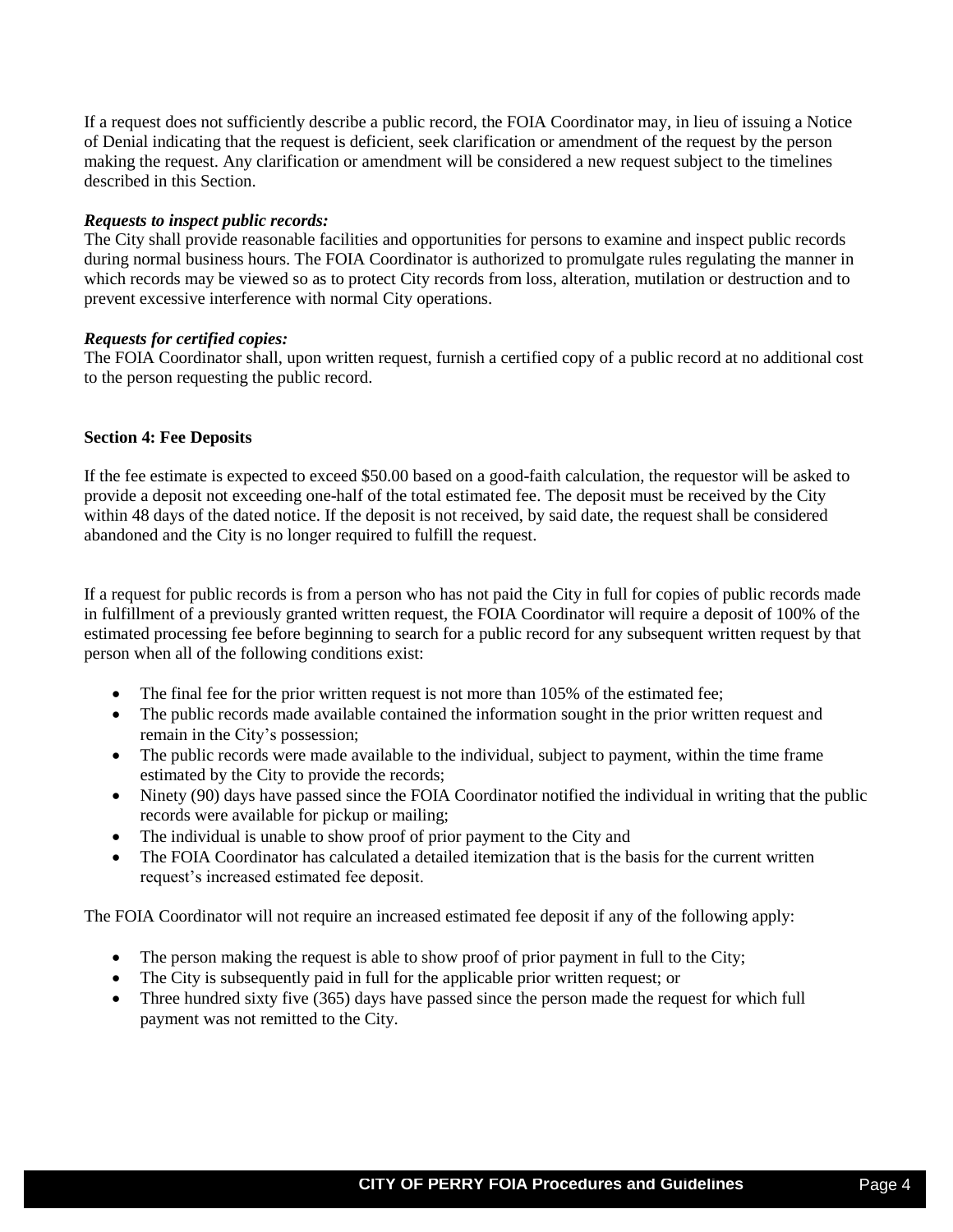## **Section 5: Calculation of Fees**

A fee may be charged for the labor cost of copying/duplication.

A fee will *not* be charged for the labor cost of search, examination, review and the deletion and separation of exempt from nonexempt information *unless* failure to charge a fee would result in unreasonably high costs to the City because of the nature of the request in the particular instance, and the City specifically identifies the nature of the unreasonably high costs.

Costs for the search, examination review, and deletion and separation of exempt from non-exempt information are "unreasonably high" when they are excessive and beyond the normal or usual amount for those services.

The following factors shall be used to determine an unreasonably high cost to the City:

- Volume of the public record requested
- Amount of time spent to search for, examine, review and separate exempt from non-exempt information in the record requested.
- Whether the public records are from more than one City department or whether various City offices are necessary to respond to the request.
- The available staffing to respond to the request.
- Any other similar factors identified by the FOIA Coordinator in responding to the particular request.

The Michigan FOIA statute permits the City to charge for the following costs associated with processing a request:

- Labor costs associated with copying or duplication, which includes making paper copies, making digital copies, or transferring digital public records to non-paper physical media or through the Internet.
- Labor costs associated with searching for, locating and examining a requested public record, when failure to charge a fee will result in unreasonably high costs to the City.
- Labor costs associated with a review of a record to separate and delete information exempt from disclosure, when failure to charge a fee will result in unreasonably high costs to the City.
- The cost of copying or duplication, not including labor, of paper copies of public records. This may include the cost for copies of records already on the City website if you ask for the City to make copies.
- The cost of computer discs, computer tapes or other digital or similar media when the requester asks for records in non-paper physical media. This may include the cost for copies of records already on the City website if you ask for the City to make copies.
- The cost to mail or send a public record to a requestor.

Labor costs will be calculated based on the following requirements:

- All labor costs will be estimated and charged in 15-minute increments, with all partial time increments rounded down. If the time involved is less than 15 minutes, there will be no charge.
- Labor costs will be charged at the hourly wage of the lowest-paid City employee capable of doing the work in the specific fee category, regardless of who actually performs work.
- Labor costs will also include a charge to cover or partially cover the cost of fringe benefits.
- The City may add up to 50% to the applicable labor charge amount to cover or partially cover the cost of fringe benefits, but in no case may it exceed the actual cost of fringe benefits.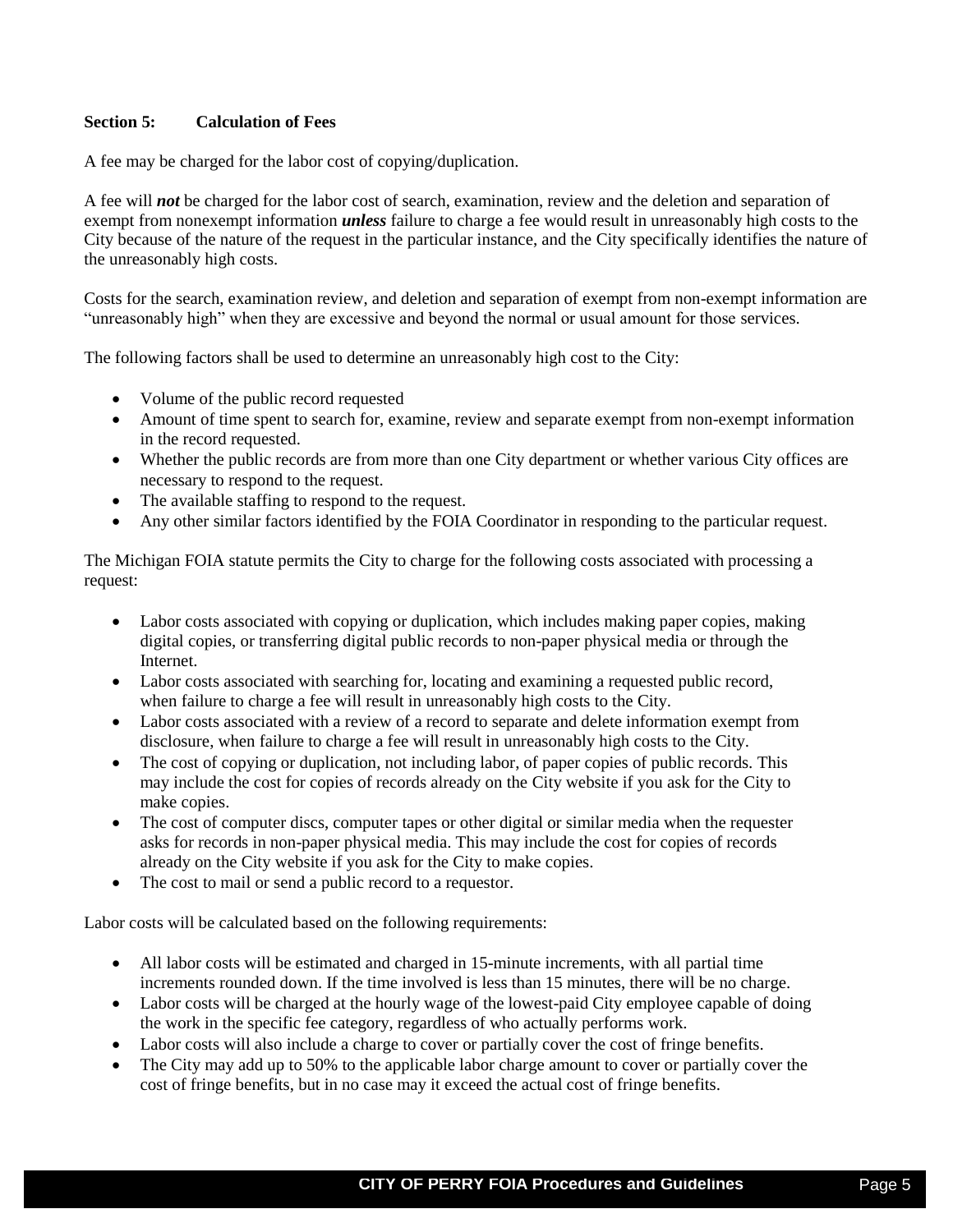- Overtime wages will not be included in labor costs unless agreed to by the requestor; overtime costs will not be used to calculate the fringe benefit cost.
- Contracted labor costs will be charged at the hourly rate of \$48.90 (6 times the state minimum hourly wage).

The cost to provide records on non-paper physical media when so requested will be based on the following requirements:

- Computer disks, computer tapes or other digital or similar media will be at the actual and most reasonably economical cost for the non-paper media.
- This cost will only be assessed if the City has the technological capability necessary to provide the public record in the requested non-paper physical media format.
- The City will procure any non-paper media and will not accept media from the requestor in order to ensure integrity of the City's technology infrastructure.

The cost to provide paper copies of records will be based on the following requirements:

- Paper copies of public records made on standard letter  $(8 \frac{1}{2} \times 11)$  or legal  $(8 \frac{1}{2} \times 14)$  sized paper will not exceed \$.10 per sheet of paper. Copies for non-standard sized sheets of paper will reflect the actual cost of reproduction.
- The City will provide records using double-sided printing, if it is cost-saving and available.

The cost to mail records to a requestor will be based on the following requirements:

- The actual cost to mail public records using a reasonably economical and justified means.
- The City may charge for the least expensive form of postal delivery confirmation.
- No cost will be made for expedited shipping or insurance unless specified by the requestor.

If the FOIA Coordinator does not respond to a written request in a timely manner, the City must:

- Reduce the labor costs by 5% for each day the City exceeds the time permitted under FOIA up to a 50% maximum reduction, if *any* of the following applies:
	- o The City's late response was willful and intentional,
	- o The written request conveyed a request for information within the first 250 words of the body of a letter facsimile, email or email attachment, or
	- o The written request included the words, characters, or abbreviations for "freedom of information," "information," "FOIA," "copy" or a recognizable misspelling of such, or legal code reference to MCL 15. 231, et seq. or 1976 Public Act 442 on the front of an envelope or in the subject line of an email, letter or facsimile cover page.
- Fully note the charge reduction in the Detailed Itemization of Costs Form.

## **Section 6: Waiver of Fees**

The cost of the search for and copying of a public record may be waived or reduced if in the sole judgment of the FOIA Coordinator a waiver or reduced fee is in the public interest because it can be considered as primarily benefitting the general public. The City Council may identify specific records or types of records it deems should be made available for no charge or at a reduced cost.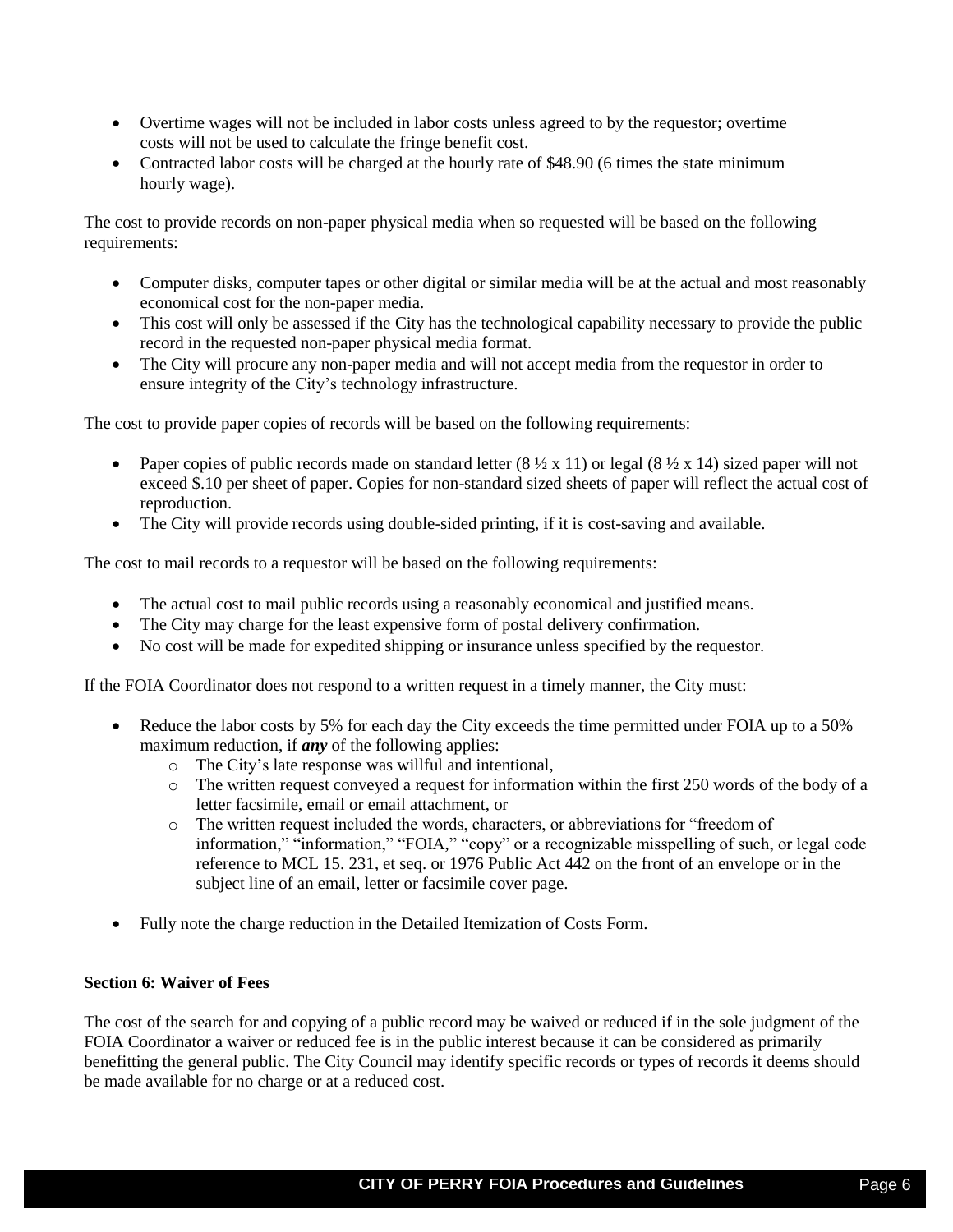## **Section 7: Discounted Fees**

## *Indigence*

The FOIA Coordinator will discount the first \$20.00 of the processing fee for a request if the person requesting a public record submits an affidavit stating that they are:

- Indigent and receiving specific public assistance, or
- If not receiving public assistance, stating facts demonstrating an inability to pay because of indigence.

An individual is not eligible to receive the waiver if:

- The requestor has previously received discounted copies of public records from the City twice during the calendar year; or
- The requestor requests information in connection with other persons who are offering or providing payment to make the request.

An affidavit is sworn statement. The FOIA Coordinator may make a Fee Waiver Affidavit Form available for use by the public.

# *Nonprofit organization advocating for developmentally disabled or mentally ill individuals*

The FOIA Coordinator will discount the first \$20.00 of the processing fee for a request from:

- A nonprofit organization formally designated by the state to carry out activities under subtitle C of the federal developmental disabilities assistance and bill of rights act of 2000, Public Law 106-402, and the protection and advocacy for individuals with mental illness act, Public Law 99-319, or their successors, if the request meets all of the following requirements:
	- o Is made directly on behalf of the organization or its clients.
	- o Is made for a reason wholly consistent with the mission and provisions of those laws under section 931 of the mental health code, 1974 PA 258, MCL 330.1931.
	- o Is accompanied by documentation of its designation by the state, if requested by the public body.

# **Section 8: Appeal of a Denial of a Public Record**

When a requestor believes that all or a portion of a public record has not been disclosed or has been improperly exempted from disclosure, he or she may appeal to the Mayor by filing an appeal of the denial with the office of the FOIA Coordinator.

The appeal must be in writing, specifically state the word "appeal" and identify the reason or reasons the requestor is seeking a reversal of the denial. The City FOIA Appeal Form (To Appeal a Denial of Records), may be used. The Mayor is not considered to have received a written appeal until the first regularly scheduled City Council meeting following submission of the written appeal.

Within 10 business days of receiving the appeal the Mayor will respond in writing by:

- Reversing the disclosure denial;
- Upholding the disclosure denial; or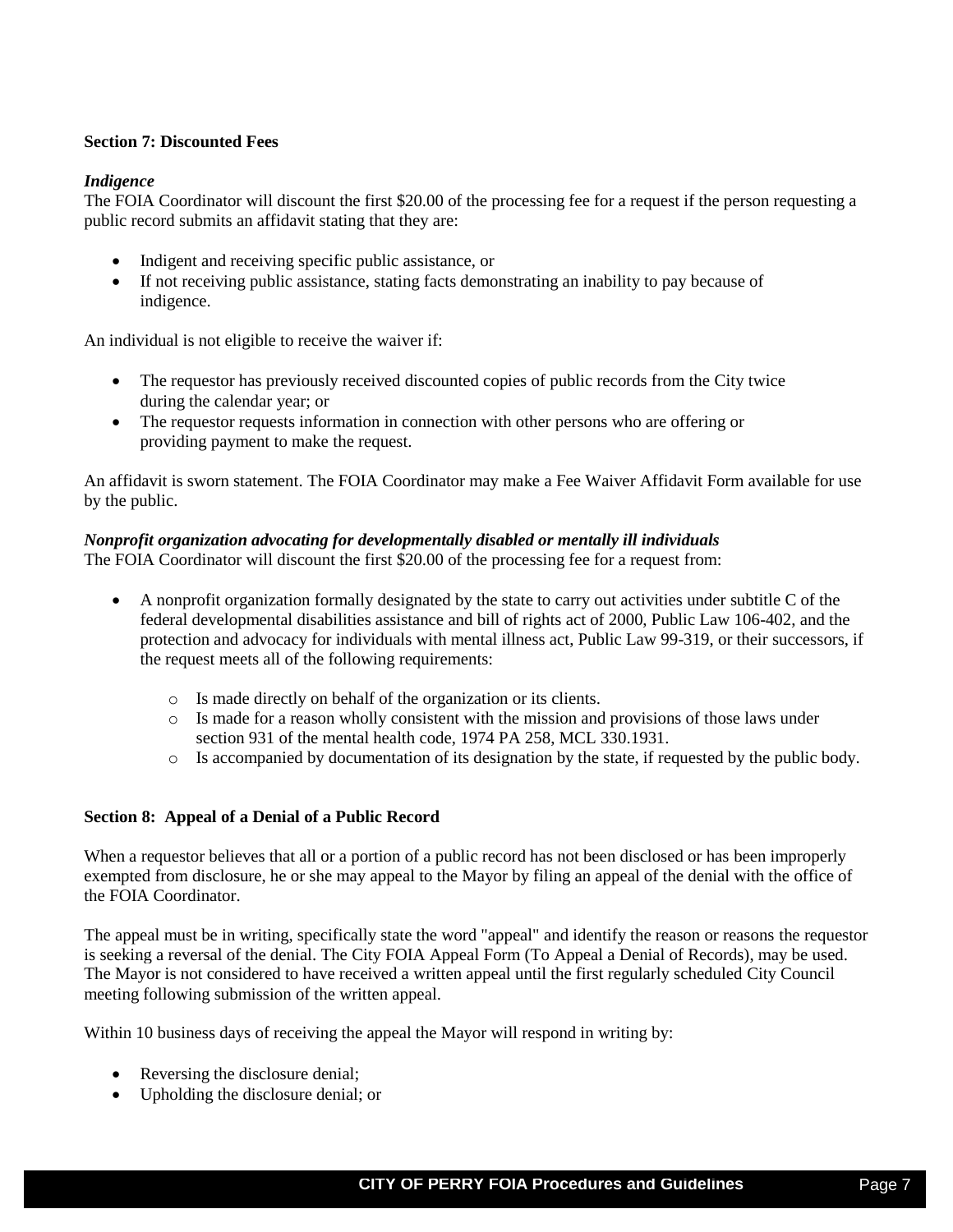- Reverse the disclosure denial in part and uphold the disclosure denial in part; or
- Under unusual circumstances, issue a notice extending for not more than 10 business days the period during which the Mayor shall respond to the written appeal. The Mayor shall not issue more than 1 notice of extension for a particular written appeal.

If the Mayor fails to respond to a written appeal, or if the Mayor upholds all or a portion of the disclosure denial that is the subject of the written appeal, the requesting person may seek judicial review of the nondisclosure by commencing a civil action in Circuit Court.

Whether or not a requestor submitted an appeal of a denial to the Mayor, he or she may file a civil action in Shiawassee County Circuit Court within 180 days after the City's final determination to deny the request.

If a court that determines a public record is not exempt from disclosure, it shall order the City to cease withholding or to produce all or a portion of a public record wrongfully withheld, regardless of the location of the public record. Failure to comply with an order of the court may be punished as contempt of court.

If a person asserting the right to inspect, copy, or receive a copy of all or a portion of a public record prevails in such an action, the court shall award reasonable attorneys' fees, costs, and disbursements. If the person or City prevails in part, the court may, in its discretion, award all or an appropriate portion of reasonable attorneys' fees, costs, and disbursements.

If the court determines that the City has arbitrarily and capriciously violated this act by refusal or delay in disclosing or providing copies of a public record, the court shall order the City to pay a civil fine of \$1,000.00, which shall be deposited into the general fund of the state treasury. The court shall award, in addition to any actual or compensatory damages, punitive damages in the amount of \$1,000.00 to the person seeking the right to inspect or receive a copy of a public record. The damages shall not be assessed against an individual, but shall be assessed against the next succeeding public body that is not an individual and that kept or maintained the public record as part of its public function.

# **Section 9: Appeal of an Excessive FOIA Processing Fee**

"Fee" means the total fee or any component of the total fee calculated under section 4 of the FOIA, including any deposit.

If a requestor believes that the fee charged by the City to process a FOIA request exceeds the amount permitted by state law or under this policy, he or she must first appeal to the Mayor by submitting a written appeal for a fee reduction to the office of the FOIA Coordinator.

The appeal must be in writing, specifically state the word "appeal" and identify how the required fee exceeds the amount permitted. The City FOIA Appeal Form (To Appeal an Excess Fee) may be used.

The Mayor is not considered to have received a written appeal until the first regularly scheduled City Council meeting following submission of the written appeal.

Within 10 business days after receiving the appeal, the Mayor will respond in writing by:

- Waiving the fee;
- Reducing the fee and issuing a written determination indicating the specific basis that supports the remaining fee;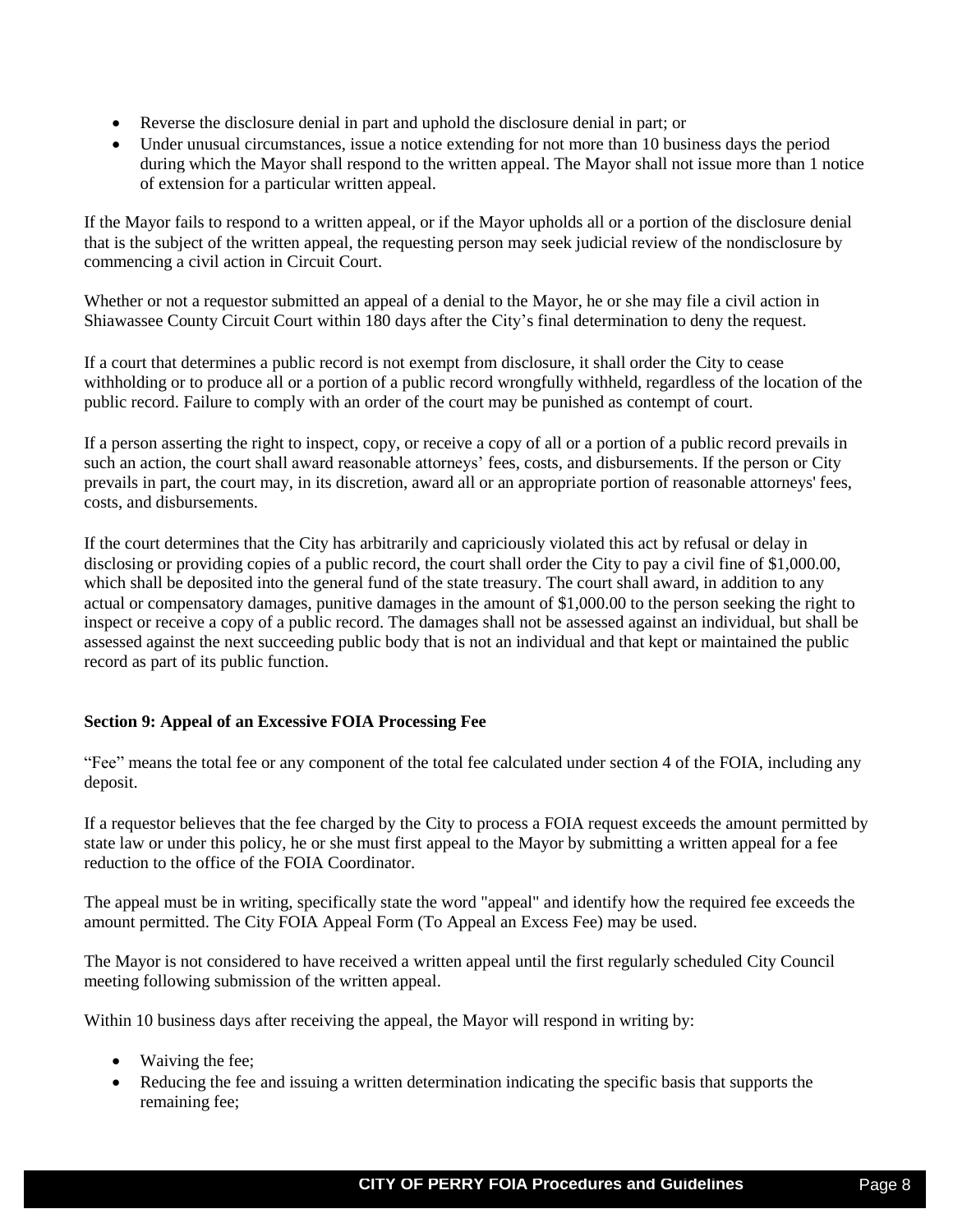- Upholding the fee and issuing a written determination indicating the specific basis that supports the required fee; or
- Issuing a notice detailing the reason or reasons for extending for not more than 10 business days the period during which the Mayor will respond to the written appeal. The Mayor shall not issue more than 1 notice of extension for a particular written appeal.

Where the Mayor reduces or upholds the fee, the determination must include a certification from the Mayor that the statements in the determination are accurate and that the reduced fee amount complies with its publicly available procedures and guidelines and Section 4 of the FOIA.

Within 45 days after receiving notice of the Mayor's determination of an appeal, the requesting person may commence a civil action in Shiawassee County Circuit Court for a fee reduction.

If a civil action is commenced against the City for an excess fee, the City is not obligated to complete the processing of the written request for the public record at issue until the court resolves the fee dispute.

An action shall not be filed in circuit court unless *one* of the following applies:

- The City does not provide for appeals of fees,
- The Mayor failed to respond to a written appeal as required, or
- The Mayor issued a determination to a written appeal.

If a court determines that the City required a fee that exceeds the amount permitted under its publicly available procedures and guidelines or Section 4 of the FOIA, the court shall reduce the fee to a permissible amount. Failure to comply with an order of the court may be punished as contempt of court.

If the requesting person prevails in court by receiving a reduction of 50% or more of the total fee, the court may, in its discretion, award all or an appropriate portion of reasonable attorneys' fees, costs, and disbursements. The award shall be assessed against the public body liable for damages.

If the court determines that the City has arbitrarily and capriciously violated the FOIA by charging an excessive fee, the court shall order the City to pay a civil fine of \$500.00, which shall be deposited in the general fund of the state treasury. The court may also award, in addition to any actual or compensatory damages, punitive damages in the amount of \$500.00 to the person seeking the fee reduction. The fine and any damages shall not be assessed against an individual, but shall be assessed against the next succeeding public body that is not an individual and that kept or maintained the public record as part of its public function.

## **Section 10: Conflict with Prior FOIA Policies and Procedures; Effective Date**

To the extent that these Procedures and Guidelines conflict with previous FOIA policies promulgated by The City, these Procedures and Guidelines are controlling. To the extent that any administrative rule promulgated by the FOIA Coordinator subsequent to the adoption of this resolution is found to be in conflict with any previous policy promulgated by the City Council, the administrative rule promulgated by the FOIA Coordinator is controlling.

To the extent that any provision of these Procedures and Guidelines or any administrative rule promulgated by the FOIA Coordinator pertaining to the release of public records is found to be in conflict with any State statute, the applicable statute shall control. The FOIA Coordinator is authorized to modify this policy and all previous policies adopted by the City Council, and to adopt such administrative rules as he or she may deem necessary, to